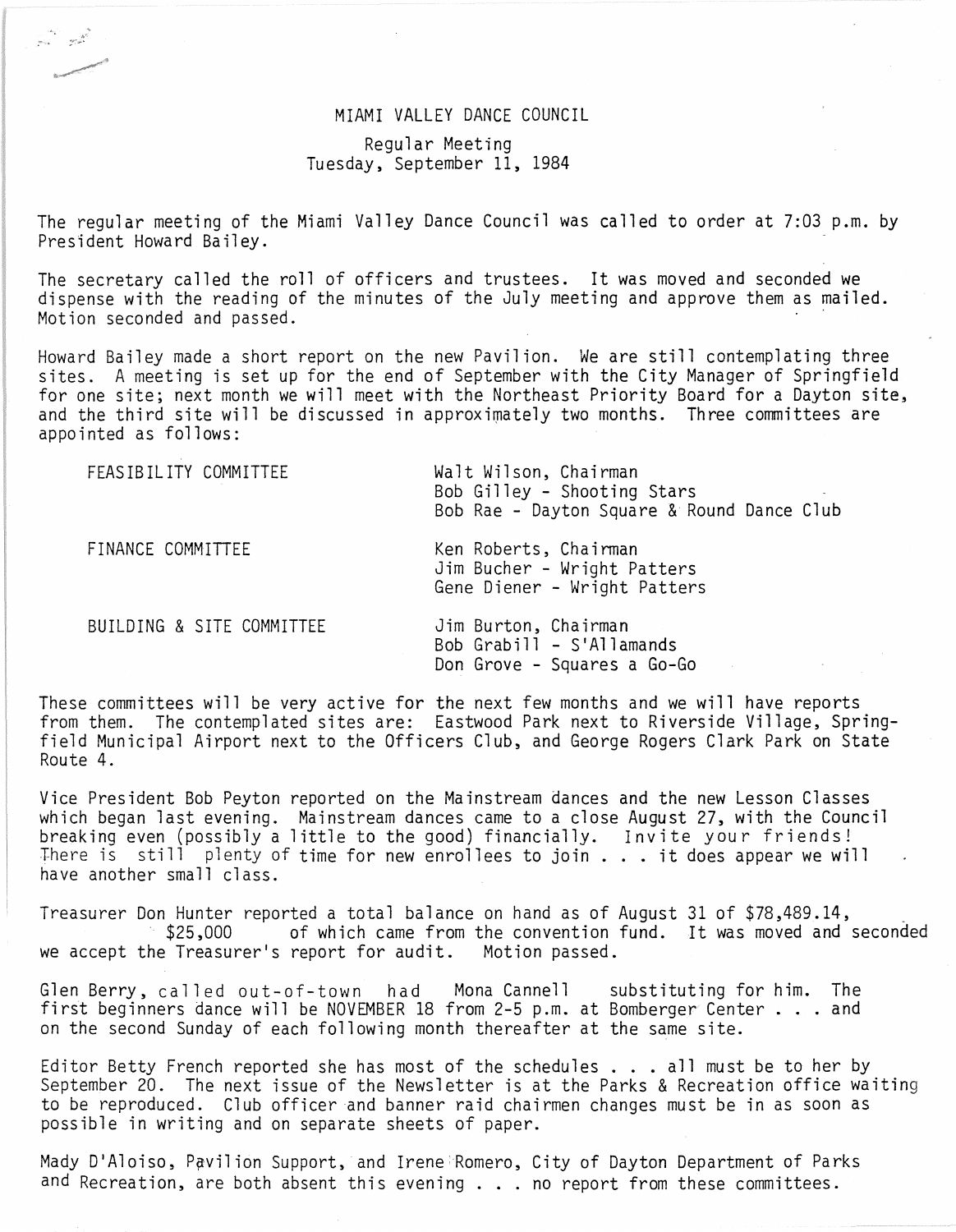## September 11, 1984 Page 2

Mona Cannell reported for Mini-Legacy. The Agenda has been planned for next month's meeting on the first Saturday of October which will include discussion on the alcohol problem, progress reports on leadership training and development, Central Ohio telephone Hot Line, publicity and how we can communicate better what we do as square dancers and presenting a sense of class eliminating detracting and distracting hollering, foot-stomping,<br>and exuberance and non-essential chatter, emphasis on styling and tradition, uniting in a state-wide support of a charity, i.e., Ronald McDonald House, obligations to our callers on program we expect them to call. If you have any concerns with any of these topics, please call Mona.

Paul and Jo Bonnell gave a final report on the Convention. A breakdown from the Convention Treasurer by Committee was turned over to Don Hunter, Treasurer. Paul & Jo thanked the Council for the trip we gave them to Toledo. He also reminded everyone of the Columbus Convention coming up next year. Headquarters for Dayton will be the Rodeway Inn on Rt. 161 at 1-71. Regardless of where you stay in Columbus, you must drive to the Convention site, unless you are camping. Camping facil ities will be limited for hook-ups.

Jo Bonnell reported on the State Corp. She commented on the dress design for the Nationals in Houston in 1987. Jo also reminded everyone to wear the "booster buttons" because they are worth a ticket on a door prize in Columbus. Also, we are arrears on our dues they are worth a ticket on a door prize in Columbus. Also, we are arrears on our dues<br>to the State . . . \$15.00. There was a change in the Bylaws regarding alcohol. Wording to the State . . . \$15.00. There was a change in the Bylaws regarding alcohol. Wording<br>was changed from "will not permit" to "refrain from . . . before, during and at all scheduled was changed from "will not permit" to "refrain from.... before, during and at all scheduled dances and all conventions."

Also the name of STATE CORP. has been changed to OHIO CORPORATION OF DANCE CLUBS.

Howard asked everyone to remind your Clubs the State Sewing contest is coming up fast, and all designs to be submitted must be in by the November Council Meeting. All information was listed in the February minutes. Designed dresses will be displayed in January.

It was also suggested Dayton may want to put in a bid for the National Convention . . . this will be discussed at the November meeting. .

New Business: There was quite a discussion regarding the "BYOB" dance sponsored by a non-profit organization in Dayton ... Advancing the Developmentally Disabled, Inc. A phone call of protest was made to the organization on behalf of the Council. Displaying this type flyer is contrary to the Miami Valley Dance Council Bylaws. Len Cannell moved we sendea formal letter of protest to that organization explaining we do not condone alcohol at any dances sponsored by any club associated with the Miami Valley Dance Council. Motion seconded and passed by a show of hands.

Howard mentioned he had photos of a building in Indiana which was just built at a very<br>reasonable cost. Don Grove reported there is a dance on October 21 (Sunday) 2-6 p.m. reasonable cost. Don Grove reported there is a dance on October 21 (Sunday) 2-6 p.m.<br>. . . their Harvest Festival with Red Orndorf and R. Eberhard calling. It is located in Scottsburg, Indiana ... I-70 to Indianapolis, Bypass 65 South toward Louisville<br>in Scottsburg, Indiana ... I-70 to Indianapolis, Bypass 65 South toward Louisville in Scottsburg, Indiana . . . I-70 to Indianapolis, Bypass 65 South toward Louisville<br>and it is half way between Indianpolis and Louisville, about 3 miles off the main drag. The building was built just last year at a cost of \$65,000 including a kitchen with appliances. They do not as yet have a wood floor or air conditioning. This club only has 40 members and they built it by subscribing several thousand dollars each and the Treasurer donated the land. Twin Base danced there recently and thought it was fantastic.

 $\mathcal{A}_{\mathcal{A}}^{(n)}$  ,  $\mathcal{A}_{\mathcal{A}}^{(n)}$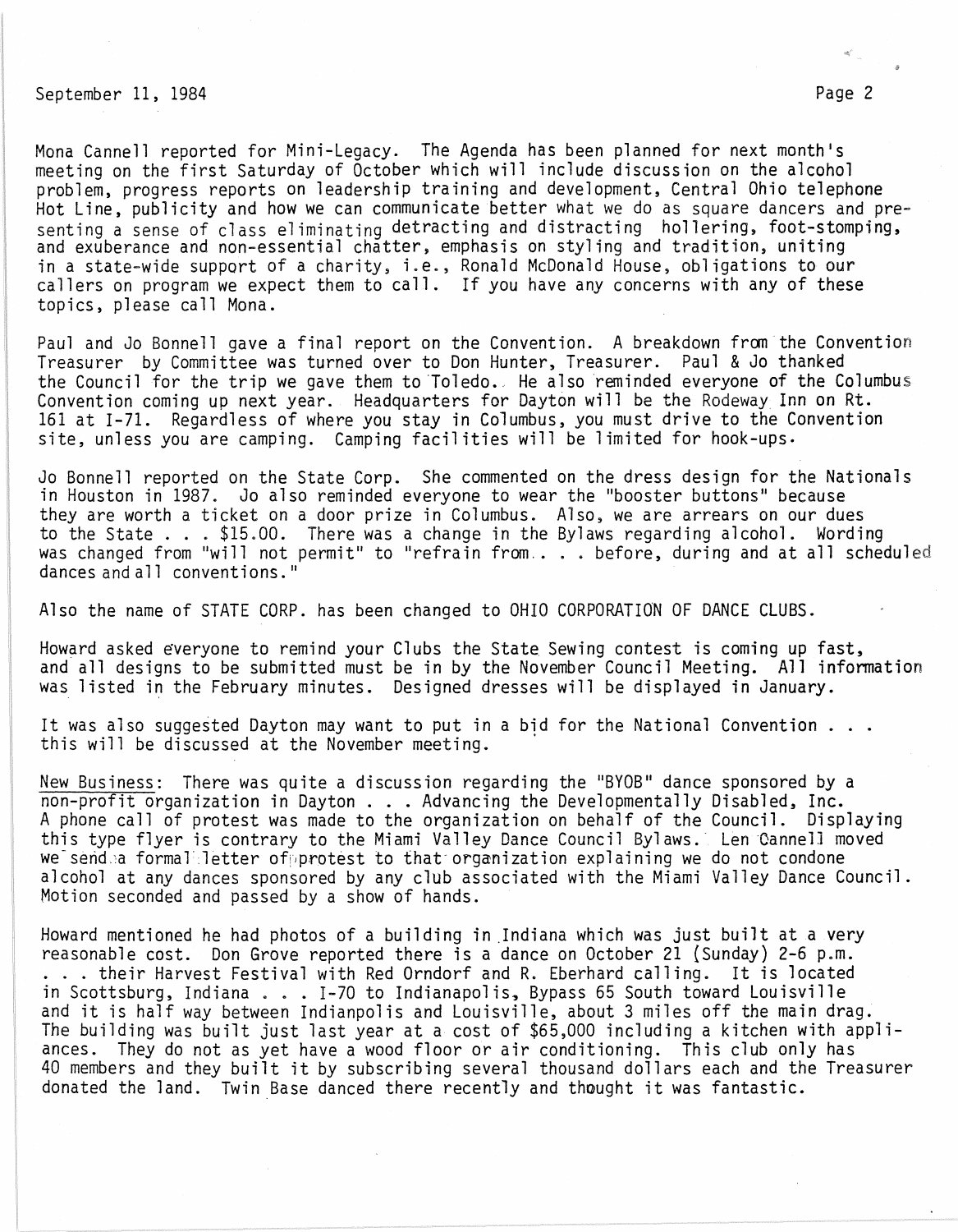September 11, 1984 **Page 3** 

Howard mentioned the article published in the Dayton Daily News about Walt Wilson and wife, Dottie, who have travelled the world over square dancing. The article is posted on the bulletin board. This was great publicity for Square Dancing.

Marean Rae reported on the Nominating Committee consisting of her, her husband, Bob and Wayne and Lucille Anderson:

The following names were submitted for nomination for the Miami Valley Dance Council for  $1985 -$ 

Pres ident

Howard Bailey (Isabel)

Vice President

Joe Near (Bert)

Secretary

Barb Taylor

Treasurer

Ken Roberts (Sherrie)

As there were no nominations from the floor, it was moved and seconded that the nominations for the officers of the MVDC for 1985 be. closed. Passed unanimously.

Betty French commended Marean for giving us a short synopsis of each candidate. At least we all know something about these people. The entire committee worked very hard interviewing all candidates and we have a fine slate.

Club Announcements:

WRIGHT-PATTERS - Gene Diener announced their New Year's Eve Dance ... the biggest in the area to be held at West Enon, OH. December 31 at 9 p.m. to 1 a.m. with Chuck Myers, Joe Chiles, Fred Ensley and Keith Zimmerman.

Anna Funk reminded all of the clothing sale from 10 - 2 p.m. November 3 here at the Pavilion.

TWIN BASE - Lucille Lehman announced their dance for September 19.

MIAMI VALLEY ROUND DANCE CLUB - Marean Rae announced the lessons would begin September 21 at Bomberger Center with George and Mady D'Aloiso as instructors.

TWO BY FOURS - Bill Minton announced the annual Luau on October 6 - \$5/couple, and \$3/couple if you belong to the 2 X 4s.

YELLOW SPRINGS YELLOW ROCKERS - Larry Acomb announced their Mystery Caller dance for Saturday, September 29 - 8-11 p.m.

SHOOTING STARS - Bob Gilley announced a Hobo Dance November 3 with Larry Letson.

NEXT MEETING - TUESDAY - NOVEMBER  $13$  -  $7$  P.M. Election of officers. There being no further business the meeting was adjourned at 8 p.m.

Cookie Bucher, secretary

The following were present at the meeting: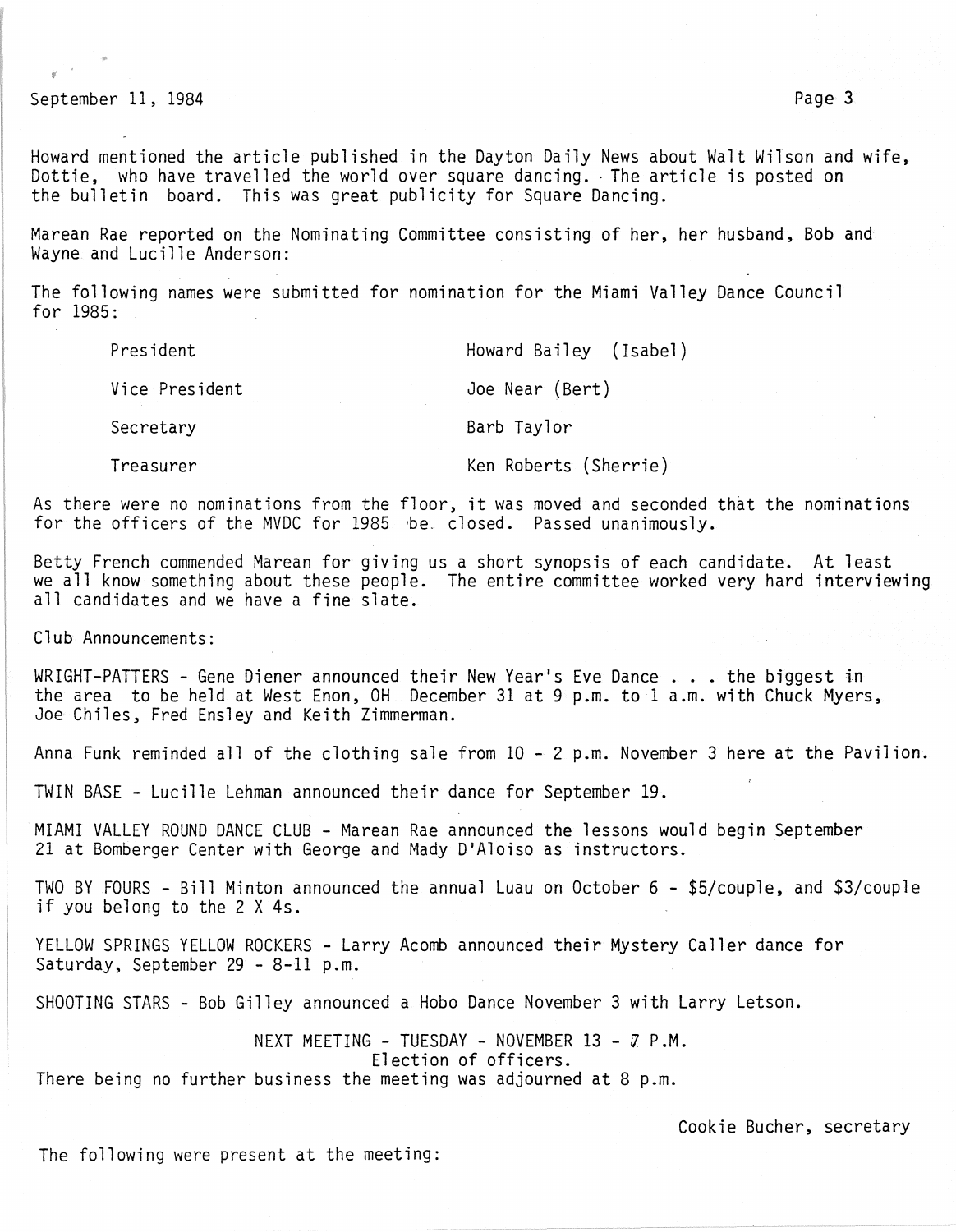| ADVENTURE SQUARES         | Cecil Hartis            | 58 Ridgeway, Centerville, OH 45459              | 433-6129     |
|---------------------------|-------------------------|-------------------------------------------------|--------------|
| CARDINAL SQUARES          | Clint Byerly            | 608 Manor, Springfield 45509                    | 513/325-9198 |
| <b>CENTER ROUNDS</b>      | Kenn & Mary Carol Meyer | 205 Waterford Drive, Centerville 45459          | 433-8628     |
| CHARGERS                  | Paul & Jo Bonnell       | 53 Corona Avenue, Dayton 45419                  | 298-3042     |
| CIRCLE EIGHTS             | Robert Parker           | 914 Crestwood Hills Dr., Vandalia 45377         | 225-4453     |
| CLINTON CO. COUNTRY SQS.  | Miles & Kay Barrere     | 908 Kathryn Drive, Wilmington 45177             | 513/382-2447 |
| CRAW-FORD SQUARES         | Joann & Al Moebus       | 11581 Old Columbus Rd., So. Vienna 45369        | 513/658-4173 |
| CURLI-Q DANCE CLUB        | Rosanne Chambers        | 6397 Number Nine Rd., Brookville 45309          | 513/833-3733 |
| DAYTON CONTRA             | Len Cannell             | 2201 Hazelhurst Court, Dayton 45440             | 294-1647     |
| DATE'N 8'S                | John Roasa              | 117 Maple Avenue, Centerville 45459             |              |
| DAYTON SQUARE DANCE CLUB  | Forrest & Zitta Ward    | 255 Delaware Avenue, Dayton 45405               | 275-0957     |
| DAYTON WHIRLAWAYS         | Jim & Jo Fitzsimmons    | 3173 Sunnycrest Lane, Dayton 45419              | 299-8875     |
| E-Z ROUNDS                | Dorothy Roasa           | 117 G. Maple Avenue, Dayton 45459               | 433-4491     |
| EXPRESSERS                | Glen & Penny Shoffner   | P.O. Box 331, Tipp City 45371                   | 513/667-3125 |
| FREEDOM SQUARES           | Farris Beatty           | 4984 Preble Co. Line Rd., Brookville 45309      | 513/833-5524 |
| GOLDEN SQUARES            | Dick Coleman            | 5969 Springboro Pike, Dayton 45449              |              |
| GRAND SQUARES             | Jim & Pat Robinson      | . 9488 Fox Road, Englewood 45315                | 513/836-0477 |
| JUST-A-MERE SQUARES       | Gordon W. Stephens      | 605 Little Court, Englewood 45322               | 513/836-2251 |
| KITTYHAWK SQUARES         | Charles Prass           | 63 Grafton Avenue, Dayton 45406                 | 223-0974     |
| LAKE CHOCTAW TWIRLERS     | John & Virginia Sesslar | 5880 So. Charleston/Clifton Rd., So. Charleston | 513/462-8803 |
| LEWISBURG PROMENADERS     | Lloyd Shively           | 7760 Shields Road, Lewisburg 43338              |              |
| MARY GO ROUNDS            | Leona Lybarger          | 779 Range Line Rd., Ludlow Falls 45339          | 513/676-3042 |
| MIAMI VALLEY CLOGGING     | Bev Peyton <sup>*</sup> | 8126 North Main Street, Dayton 45415            | 890-3673     |
| MIAMI VALLEY FOLK DANCERS | Lou Hyll                | 2151 Meriline Avenue, Dayton 45420              |              |
| MIAMI VALLEY ROUND DANCE  | Robert E. Rae           | 1117 Mint Springs Drive, Fairborn 45324         | 513/879-2141 |
| MOTIVATORS                | Penny Shoffner          | 331 Box - Tipp City 45371                       |              |
| NAT'L CAROUSEL (Flairs)   | George & Mady D'Aloiso  | 2240 Vemco Drive, Bellbrook 45305               | 513/848-4820 |
| OPEN SQUARES              | Harry Winegar           | 3070 Stop Eight Road, Dayton 45414              | 890-9799     |
| PICADILLY DANCERS         | Jean & Whitey Pfarr     | 327 Northview Drive, London 43140               | 614/852-0593 |
| PIQUA HAPPY SQUARES       | Russ Reid               | 310 West Sunset Drive, Piqua 45356              | 513/733-5706 |
| ROSE E MERRY MIXERS       | Arthur & Irene Ball     | 2262A East David Rd., 45429                     |              |
| ROUNDS BY JOBE            | Chuck & Barbara Jobe    | 209 N. Arlington Ave, Springfield 45503         | 513/322-3919 |
| S'ALLEMANDES              | Robert Grable           | 2722 Elm Drive, Springfield, 45504              | 513/325-5029 |
| SHOOTING STARS            | Bob & Dixie Gilley      | 225 N. Alpha-Bellbrook Rd., Xenia 45385         | 513/426-0795 |
| SILVER SQUARES            | Jim Bucher              | 728 Grafton Avenue, Dayton 45406                | 274-2882     |
| SPRINGFIELD ROAD RUNNERS  | Howard Bailey           | 1441 Ronald Road, Springfield 45503             | 513/399-0684 |
| SQUARES A GO-GO           | Donald I. Grove         | 905 Larriwood Avenue, Dayton 45429              | 298-4820     |
| STAR PROMEN-O's           | Bill Overaker           | 400 N. Burnett Road, Springfield, OH<br>45503   | 513/324-0233 |
| SUPER B SQUARES           | Ken Roberts             | 416 Towanda Circle, Dayton 45431                | 258-2183     |
| THIRD SUNDAY SQUARES      | Mona Cannell            | 2201 Hazelhurst Court, Dayton 45440             | 294-1647     |
| TWIN BASE SQUARES         | Lucille Lehman          | 1728 Maumee Drive, Xenia 45385                  | 513/372-3398 |
| TWO BY FOURS              | Bill Minton             | 110 Cato Drive, Xenia 45385                     | 513/372-3398 |
| WASHINGTON SQUARES        | Anna Funk               | 3383 Annabelle Drive, Dayton 45429              | 293-6576     |
| WRIGHT PATTERS            | Gene Diener             | 5933 Hartwick Lane, Dayton 45424                | $233 - 6703$ |

Page 4

 $\epsilon$ 

 $\mathcal{L}% _{A}=\mathcal{L}_{A}\times\mathcal{L}_{A}$ 

 $\epsilon$ à.

OCPOCHING LAS LOOT